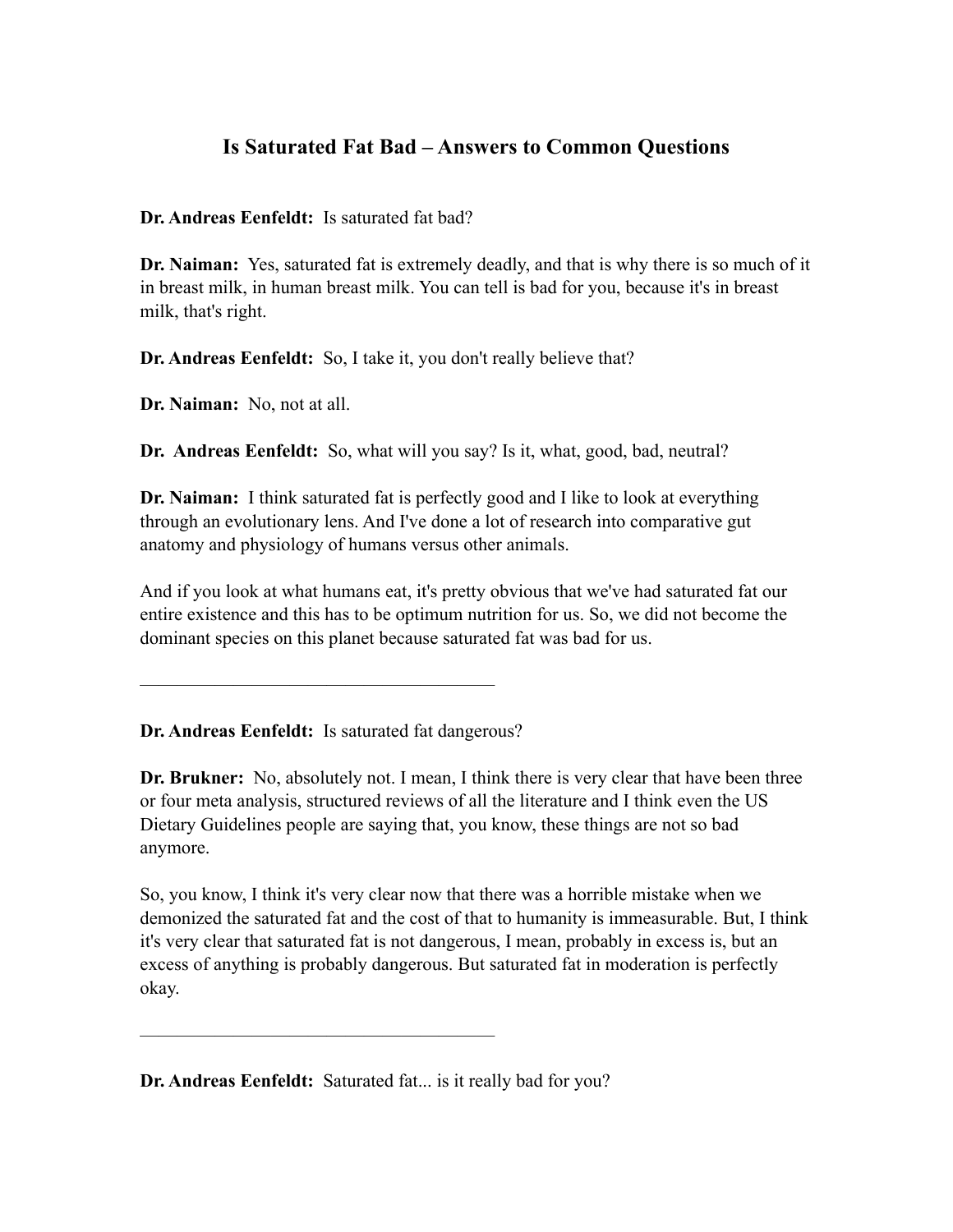**Dr. Fung:** I think this has been one of the biggest myths and this has been propagated for many years. We've been afraid of saturated fats, total fats, but in particular saturated fats for years. And I think that originally there was a lot of confusion between naturally saturated fats and trans fats.

Trans fats are artificially saturated fats, often called partially hydrogenated oils. And the thing is those artificial man-made saturated fats were actually very bad for you, those trans fats and we've recognized that and nobody will argue that.

Trans fats are bad, but it kind of gives saturated fats a very bad name, as well. And if you go back, more recent studies in the last say five years, have really shown that the number of saturated fats you eat, really has no correlation to heart disease, that people who eat a lot of saturated fat, don't get more heart disease.

And this was always the biggest worry, this is what people always said, "Oh, you are eating so much red meat, which has saturated fat. Well, you are going to clog up your arteries and die." That's not what actually happens and if you look back, there really has been no evidence that that is true at all.

If you think about it, of course, it makes no sense. That is... There are lots of naturally saturated fats. Coconut oil, for example and a lot of animal products are saturated fats. Do you really think that the foods that our ancestors ate really were going to kill us?

Well, if that was the truth, then, none of us would be sitting here today, because people eat lots of saturated fats. Right? If you think about lard for example, what many people used was pig fat, which is lard, and lots of saturated fats.

They did fine, there's very little obesity, they didn't have any heart disease and they did fine. So, these are natural foods. Saturated fats are in a lot of natural foods. And if it didn't kill us in the last 2000 years, it's not likely that they're going to kill us just in the last 30 years. Right?

So, it's been a big myth and it's been one of the very bad things that we've told people is that "It's bad for you, that you have to avoid it." It's simply not true.

## **Dr. Andreas Eenfeldt:** Is saturated fat dangerous?

———————————————————

**Dr. Shanahan:** Uh, I'm not going to answer that, because, thinking that saturated fat is either good or bad is the problem. So, when we started getting into trouble, is when we started talking about our food like we were chemists.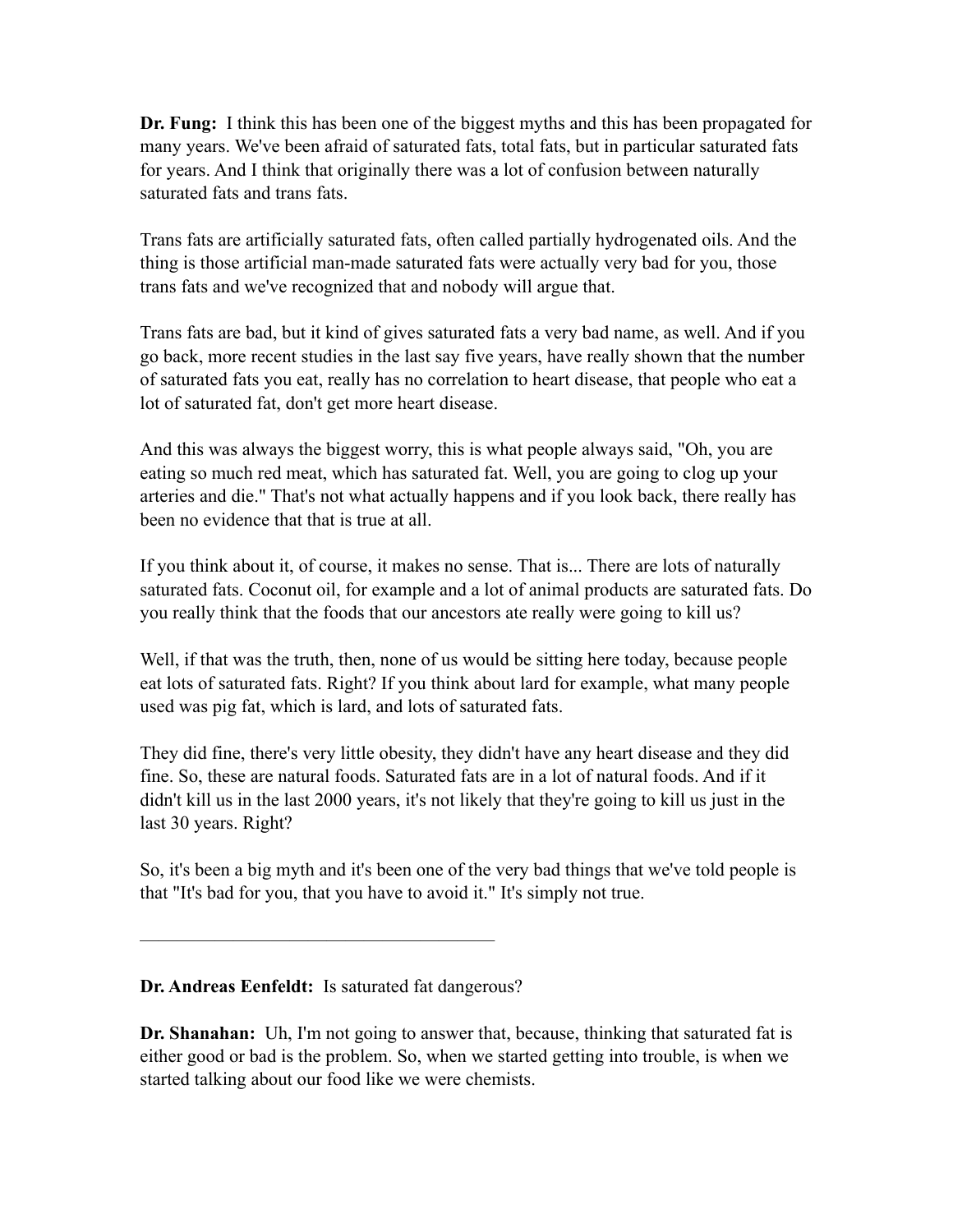What we really need to pay attention to is "Where did our food comes from? "How healthy was the place that it came from? "Was it a factory farm? Was it a nice little biodynamic farm?" and then "What was done to it?"

Those are the things that people talked about for thousands and thousands of years and that's what kept us out of trouble. When we got into trouble, is when we started paying attention to things like saturated fat.

If we look at the saturated fat content of the food and try to judge whether we should buy it or not, you have to know a lot of other stuff like how to know, "Okay, well, is it margarine?", because that has a lot of saturated fat, but it's bad for you. Right?

So, it depends really what it is. So, you shouldn't care about saturated fat? You shouldn't even, you know, bother looking at, if there is saturated fat in the food or not?

Well, my answer is... When people ask me what's a good fat, what I say is, "Nature" doesn't make bad fats, factories do." So, if we are getting our fat from a factory, it's not going to be good, no matter what it's got in there.

**Dr. Andreas Eenfeldt:** It saturated fat dangerous?

——————————————————-

**Dr. Westman:** I don't think so. The research that implicated saturated fat, that then led to governments and organizations getting on line, telling everyone to avoid saturated fat, the research was really kind of weak or poor, but, you know it was the research that we had at the time, so, in today's light of how we do research it's just, wouldn't hold muster to say saturated fat is bad or unhealthy.

And I think that generally is changing now. Several papers came out over the last few years, at least the research world is understanding that saturated fat is probably not harmful.

**Dr. Andreas Eenfeldt:** Is saturated fat dangerous?

——————————————————-

**Dr. Chatterjee:** Look, I think it's been well documented now that there's no association between saturated fat intake and cardiovascular disease. Now, what does that mean for patients?

If we are talking about patients with type 2 diabetes, with abdominal obesity, with insulin resistance, which is the majority of patients I see, actually I'm more worried about refined